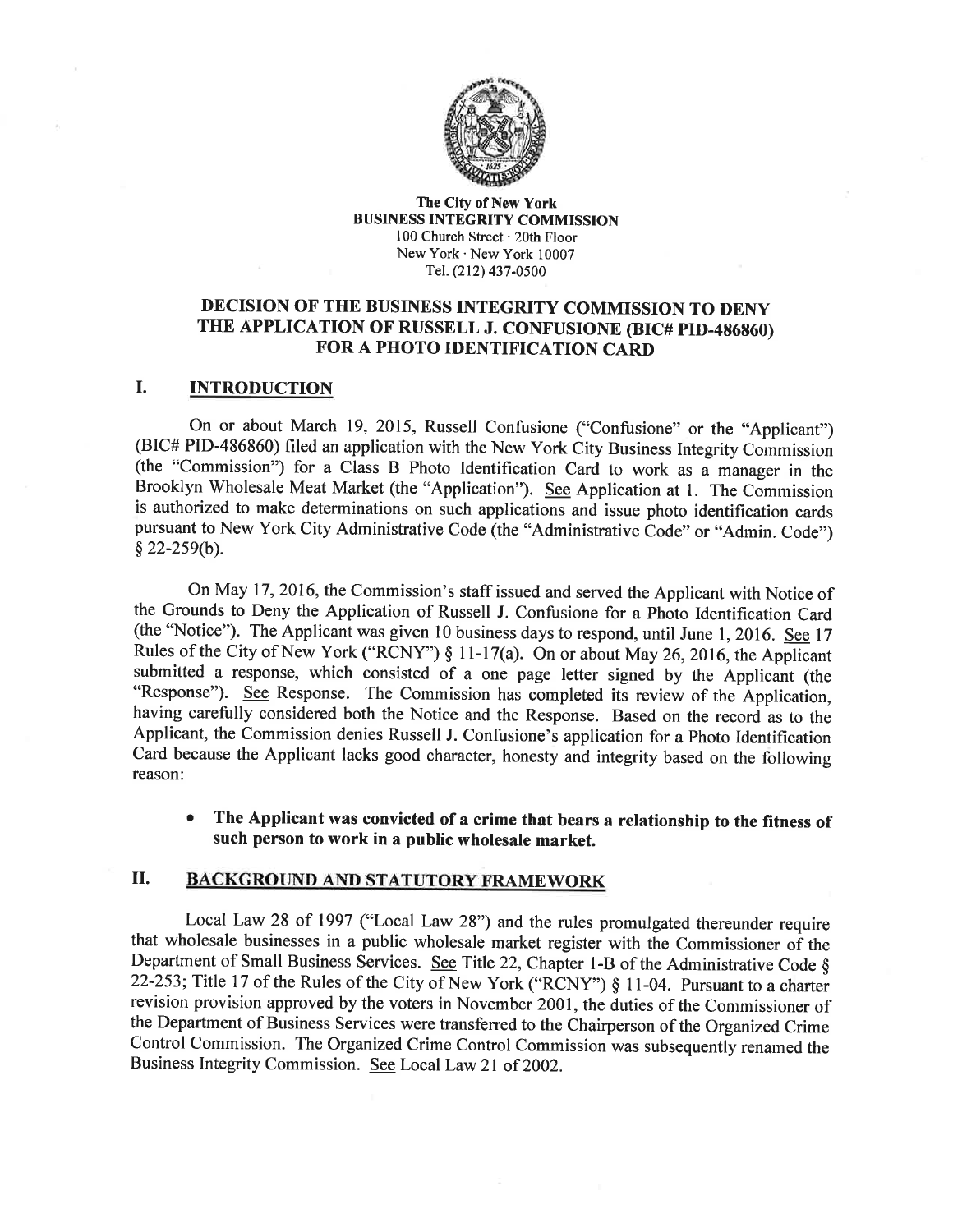All principals and employees working for a wholesale business or market business in <sup>a</sup> public wholesale market must register with the Commission for a photo identification card. Admin. Code § 22-252(a). The Brooklyn Wholesale Meat Market is a public wholesale market, located in Brooklyn, New York. As such, all wholesale businesses in the Brooklyn Wholesale Meat Market must register with the Commission and all principals and employees of those businesses must obtain a photo identification card. The Commissioner may refuse to issue photo identification cards to any person who lacks good character, honesty and integrity. Admin. Code  $\S$ § 22-252(d); 22-259(b); 17 RCNY § 11-17(a).

Administrative Code  $\S$  22-259(b) lists a number of factors that the Commission may consider in determining whether an applicant lacks good character, honesty and integrity. Among the factors that the Commission may consider are: (i) failure to provide truthful information in connection with the application; (ii) a pending indictment or criminal action against the applicant for a crime which under this subdivision would provide a basis for the refusal of such registration, or a pending civil or administrative action to which such person is <sup>a</sup> party and which directly relates to the fitness to perform the work for which the photo identification card is sought; and (iii) conviction of the applicant for a crime which, under article 23-A of the correction law, bears a relationship to the fitness of the applicant to work in <sup>a</sup> market. See Admin. Code § 22-259(b)(i)-(iii). The factors listed in this section are illustrative, not exhaustive. See Admin. Code § 22-259.

## III. FACTS

On or about October 13, 2014, Confusione began working as a "Manager" at King Solomon Foods Inc. ("King Solomon"), located in the Brooklyn Wholesale Meat Market at 5600 First Street, Brooklyn, New York. See Application at 1. Confusione was previously employed by Bogopa Service Corp. ("Bogopa") as a "Meat Manager" and as a butcher. See Kings County District Attorney's Office, Complaint Room Screening Sheet, dated September 17, 2014 ("Complaint Room Screening Sheet"). Bogopa is registered to operate as a Wholesale Business in the Hunts Point Produce Market. Bogopa also operates a warehouse that is located at <sup>650</sup> Fountain Avenue in Brooklyn, New York.

Over the course of 19 different dates in August and September 2014, Confusione entered Bogopa's business location in Brooklyn after business hours and removed a total of approximately \$23,000 worth of meat. See Complaint Room Screening Sheet. On See Complaint Room Screening Sheet. On approximately 15 of those dates, Confusione was accompanied by his son Matthew, who also was employed by Bogopa in 2011. See id. As a result of these criminal activities, on September 17, 2014, Confusione and his son were arrested. See id. Confusione was charged with grand larceny in the third degree, in violation of New York Penal Law \$ 155.35 (a class D felony), and petit larceny, in violation of New York Penal Law § 155.25 (a class A misdemeanor). See Superior Court Information, Kings County, No. 07703-2014. After his arrest, Confusione admitted to investigators that he sold the stolen meat to restaurants at a 25% discount. See id. On March 11, 2015, Confusione pled guilty to both charges and was sentenced to a one year conditional discharge. See Criminal History Record Search printout.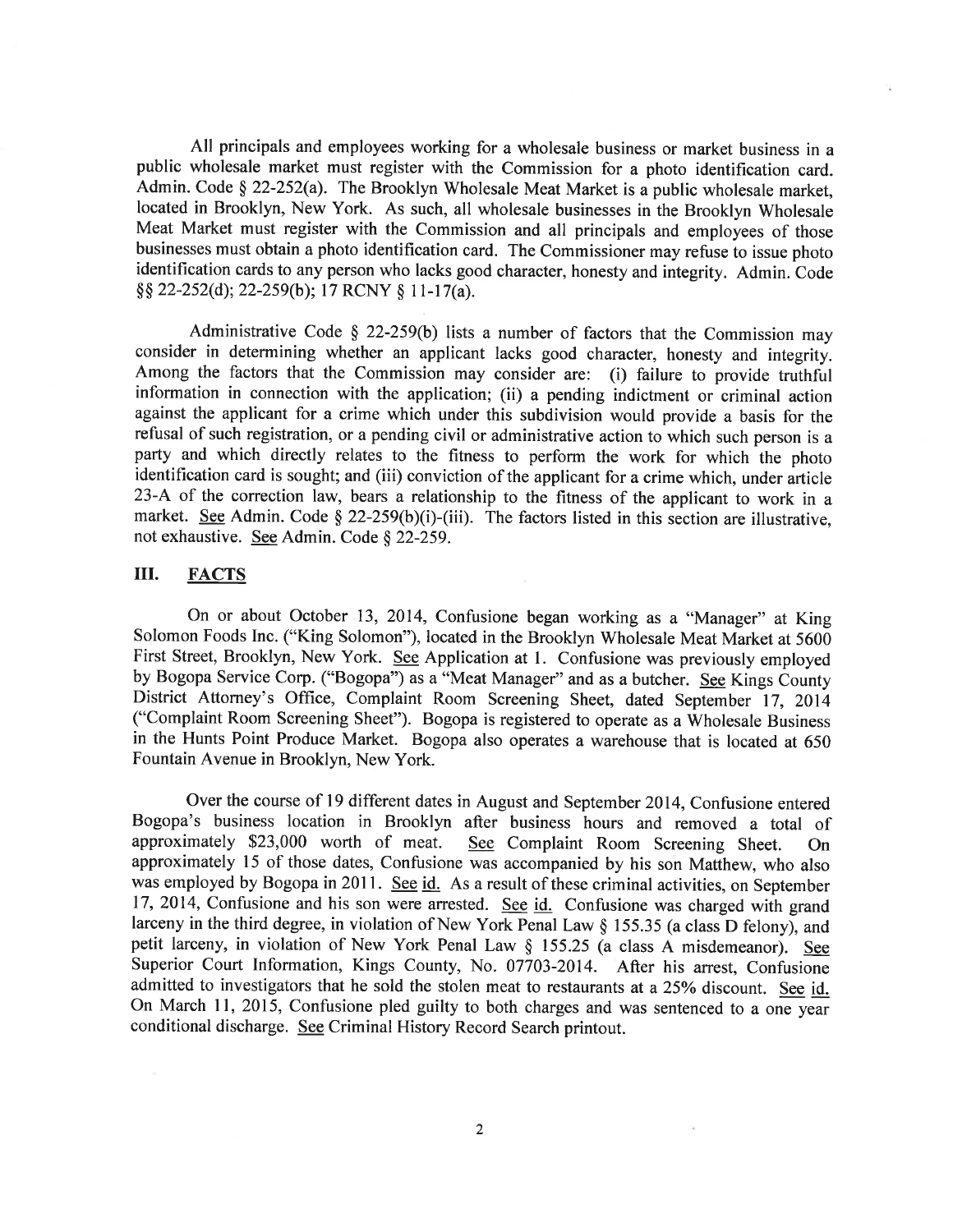## IV. BASIS FOR DENIAL

The Application should be denied because the Appticant was convicted of a crime that bears a relationship to the fitness of such person to work in a public wholesale market.

Administrative Code  $\S 22-259(b)(iii)$  sets forth a list of factors that the Commission may consider in making a determination as to whether to refuse to issue a photo identification card to an applicant who lacks good character, honesty and integrity. Among those factors is the conviction of the applicant of a crime which, in light of the factors set forth in Article 23-Aof the Correction Law, bears a relationship to the fitness of such applicant to conduct a business or work in a market. See Administrative Code § 22-259(b)(iii). The factors in Article 23-A of the Correction Law that the Commission must consider specifically are set forth in Section 753 and, are as follows:

- (a) The public policy of this state, as expressed in this act, to encourage the licensure and employment of persons previously convicted of one or more criminal offenses;
- (b) The specific duties and responsibilities necessarily related to the license or employment sought;
- (c) The bearing, if any, the criminal offense or offenses for which the person was previously convicted will have on his fitness or ability to perform one or more such duties or responsibilities;
- (d) The time which has elapsed since the occurrence of the criminal offense or offenses;
- (e) The age of the person at the time of occurrence of the criminal offense or offenses;
- (f) The seriousness of the offense or offenses:
- (g) Any information produced by the person, or produced on his behalf, in regard to his rehabilitation and good conduct; and
- (h) The legitimate interest of the public agency or private employer in protecting property, and the safety and welfare of specific individuals or the general public.

See Correction Law § 753.

Applying the above factors, the Commission finds that, notwithstanding the public policy of the State of New York to encourage licensure and employment of persons previously convicted of criminal offenses, the crimes committed by Confusione bear a direct relationship to the fitness of Confusione to work in the Brooklyn Wholesale Meat Market. Confusione is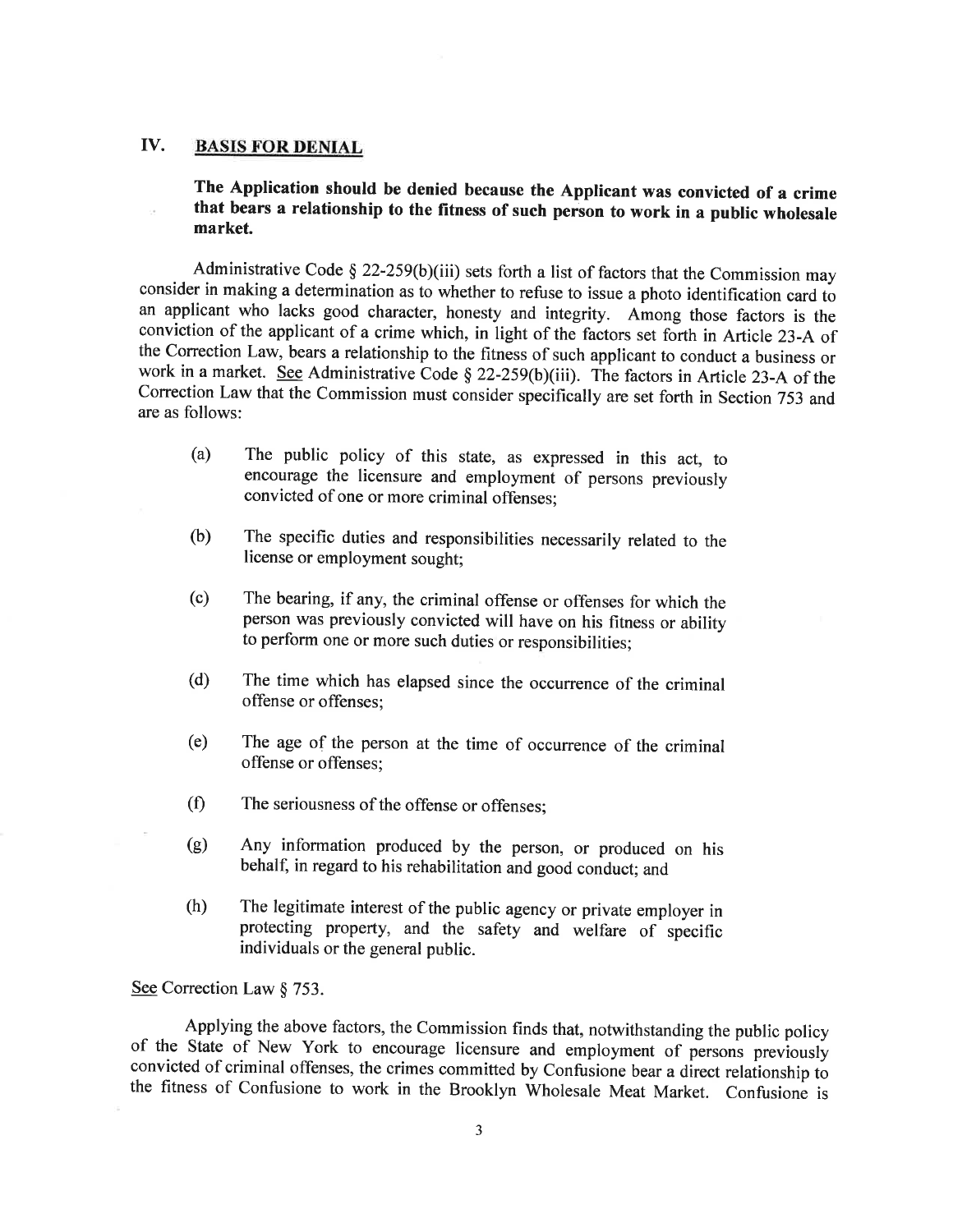applying to be permitted to work as a manager overseeing operations at a company in the Brooklyn Wholesale Meat Market. Yet, he was convicted of stealing meat from another public wholesale market business less than two years ago while employed as a manager. The offense is serious: the highest charge is a class D felony. Of course, Confusione's conduct calls into question his fitness to perform the duties of a manager again. Moreover, Confusione engaged in the criminal activity when he was approximately 58 years old. Thus, his crimes were not youthful indiscretions. Finally, the legitimate interest of the Commission in eliminating this type of illegal conduct is clear: a chief component of the Commission's mission is to prevent corruption in the public wholesale markets in New York City.

In the Response, the Applicant admits that he "made a mistake," is "very very sorry for what [he] has done," and has "paid full restitution for [his] mistake." See Response. The Applicant also explained that "this crime did not happen in the market." While the Applicant has expressed remorse for his actions, the facts demonstrate that the Application should be denied. The Applicant abused his position of trust to steal from a company registered to do business in the Hunts Point Produce Market. He used keys and the alarm system code to enter Bogopa's Brooklyn warehouse and disarm the alarm system. See Complaint Room Screening Sheet. Thus, while Bogopa entrusted the Applicant to secure its property, the Applicant instead used the keys and alarm code to do the opposite. With respect to the argument that the crime did not take place in a public wholesale market, that point is irrelevant. Given the substantial abuse of trust that occurred less than two years ago, the Commission cannot sanction the Applicant to work in another position of trust in a New York City public wholesale market. Therefore, based on the factors set forth in the Correction Law, the Commission finds that the Applicant lacks the good character, honesty, and integrity required to work in a public wholesale market in New York City. Accordingly, the Commission denies the photo identification card application on this ground.

#### V. CONCLUSION

The Commission is vested with broad discretion to refuse to issue a photo identification card to any applicant who it determines to be lacking in good character, honesty and integrity. The record, as detailed above, demonstrates that the Applicant lacks those qualities. Accordingly, based on the reason set forth above, the Commission denies Russell J. Confusione's Photo Identification Card Application.